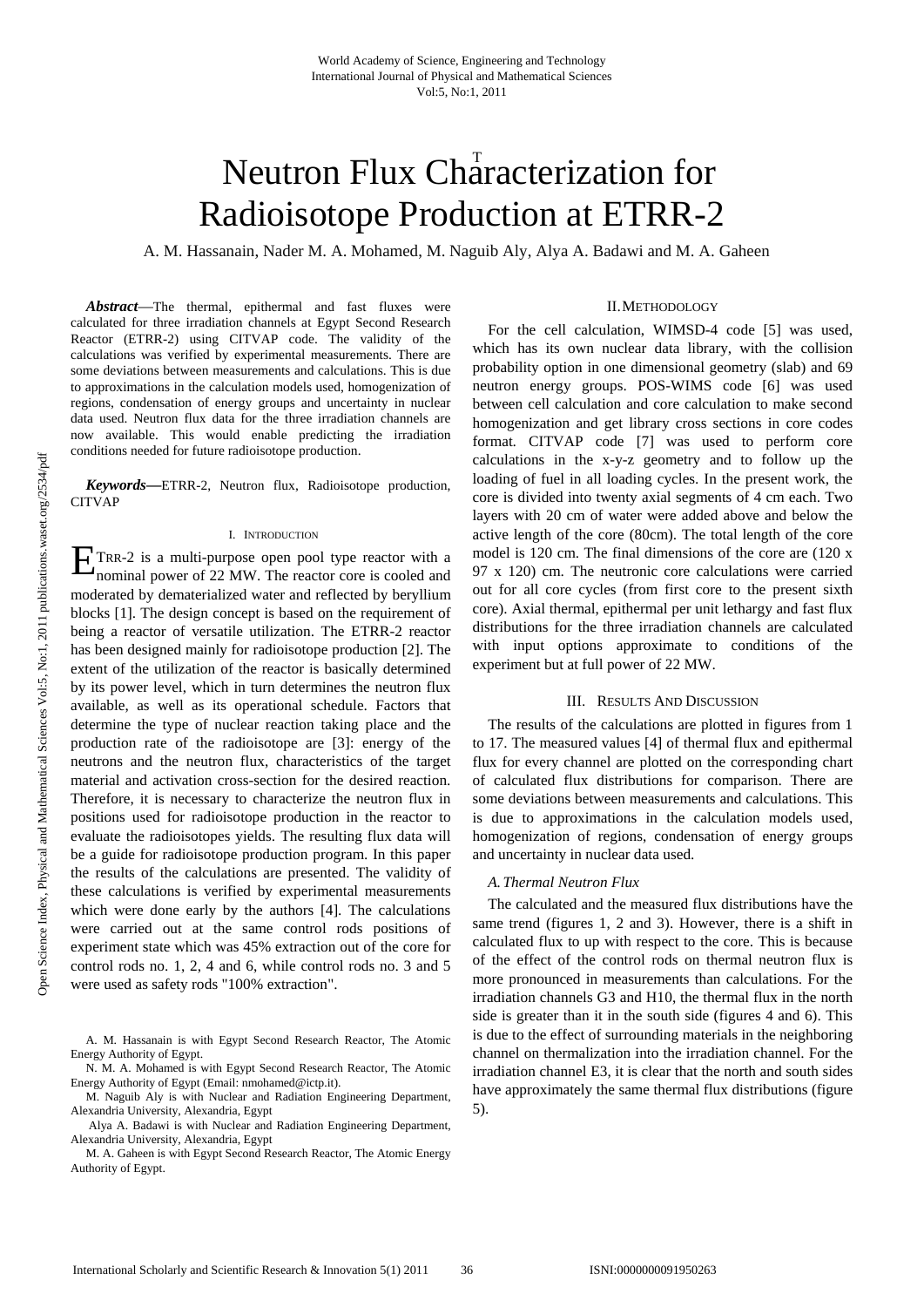## World Academy of Science, Engineering and Technology International Journal of Physical and Mathematical Sciences Vol:5, No:1, 2011



Fig. 1 Calculated and Measured axial thermal neutron flux distributions for irradiation channel G3 – South side.



Fig. 2 Calculated and Measured axial thermal neutron flux distributions for irradiation channel E3 – South side.



Fig. 3 Calculated and Measured axial thermal neutron flux distributions for irradiation channel H10 – North side.



Fig. 4 Calculated axial thermal neutron flux for irradiation channel G3 – South and North sides



Fig. 5 Calculated axial thermal neutron flux distributions for irradiation channel E3 – South and North sides.



Fig. 6 Calculated axial thermal neutron flux distributions for irradiation channel H10 – South and North sides.

# *B.Epithermal Neutron Flux*

The calculated and measured axial epithermal neutron flux distributions for south side of irradiation channel G3, E3 and H10 are shown in figures 7, 8 and 9, respectively. It is clear in the figures that the calculated and measured flux distributions have the same trend in the lower shelves in the irradiation channel. However, there is a significant excess in the calculated epithermal flux values in the shelves in the irradiation channel. Those upper shelves which are adjacent to the control rods positions at the time of experiment. The effect of control rods on the epithermal neutron flux doesn't appear in a clear way in the calculation.

The calculated axial epithermal neutron flux distribution for South and North sides of irradiation channels G3 and E3 are shown in figures 10 and 11 respectively. The north and south sides have approximately the same epithermal flux distributions. Values of epithermal neutron flux in both sides are nearly the same. For the irradiation channel H10, it is clear that epithermal flux in the south side is greater than it in the north side (figure 12). This is due to the difference in thermalization effect between the two sides.

# *C.Fast Neutron Flux*

The calculated axial fast neutron flux distributions for South and North sides of irradiation channels G3, E3 and H10 are shown in figures 13, 14 and 15 respectively. The fast fluxes at the north and the south sides have approximately the same distributions and values.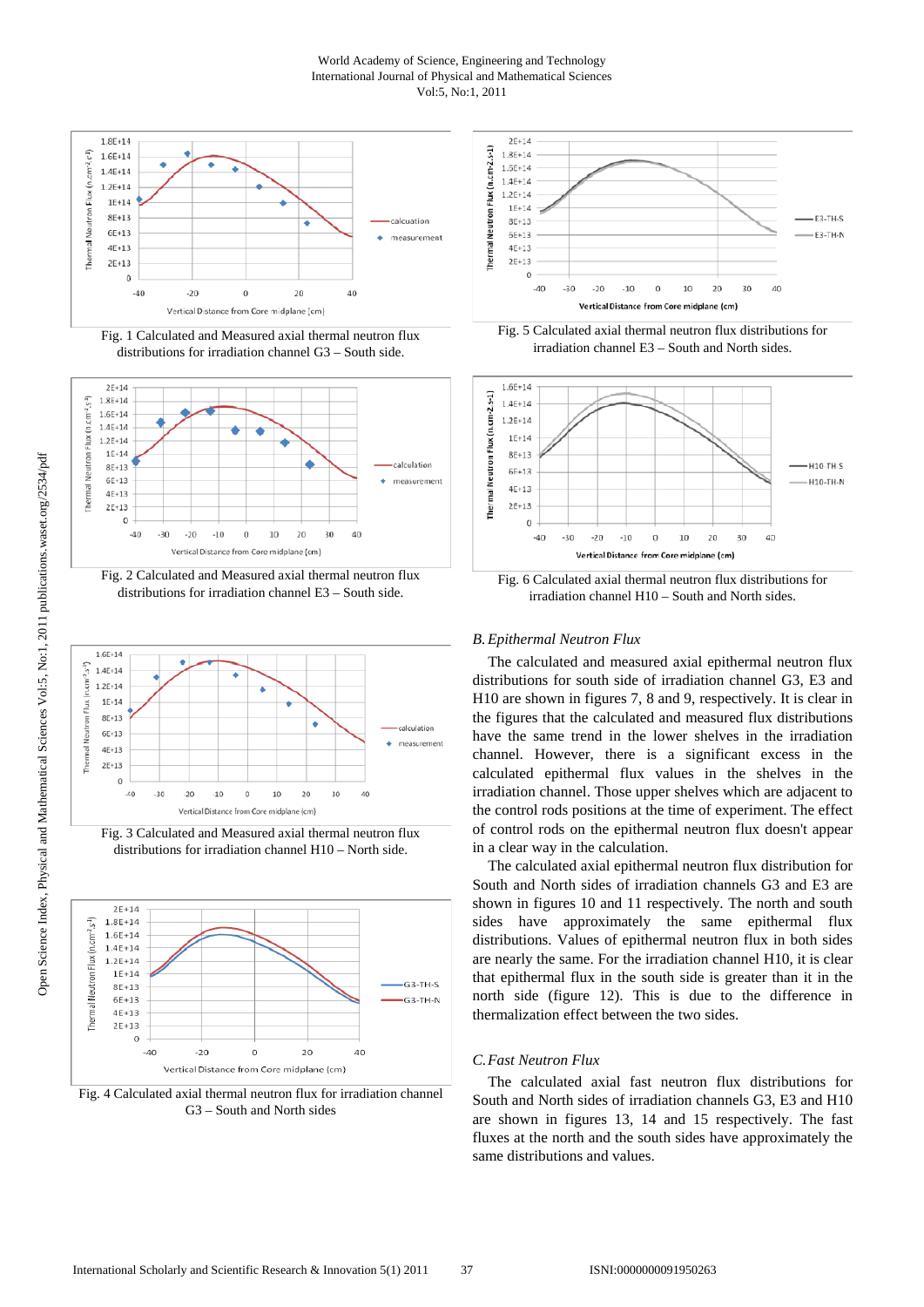## World Academy of Science, Engineering and Technology International Journal of Physical and Mathematical Sciences Vol:5, No:1, 2011



Fig. 7 Calculated and Measured axial epithermal neutron flux distributions for irradiation channel G3 – South side.



Fig. 8 Calculated and Measured axial epithermal neutron flux distributions for irradiation channel E3 – South side.



Fig. 9 Calculated and Measured axial epithermal neutron flux distributions for irradiation channel H10 – North side.



Fig. 10 Calculated axial epithermal neutron flux distributions for irradiation channel G3 – South and North sides.



Fig. 11 Calculated axial epithermal neutron flux distributions for irradiation channel E3 – South and North sides



Fig.12 Calculated axial epithermal neutron flux distributions for irradiation channel H10 – South and North sides



Fig. 13 Calculated axial fast neutron flux distributions for irradiation channel G3 – South and North sides.



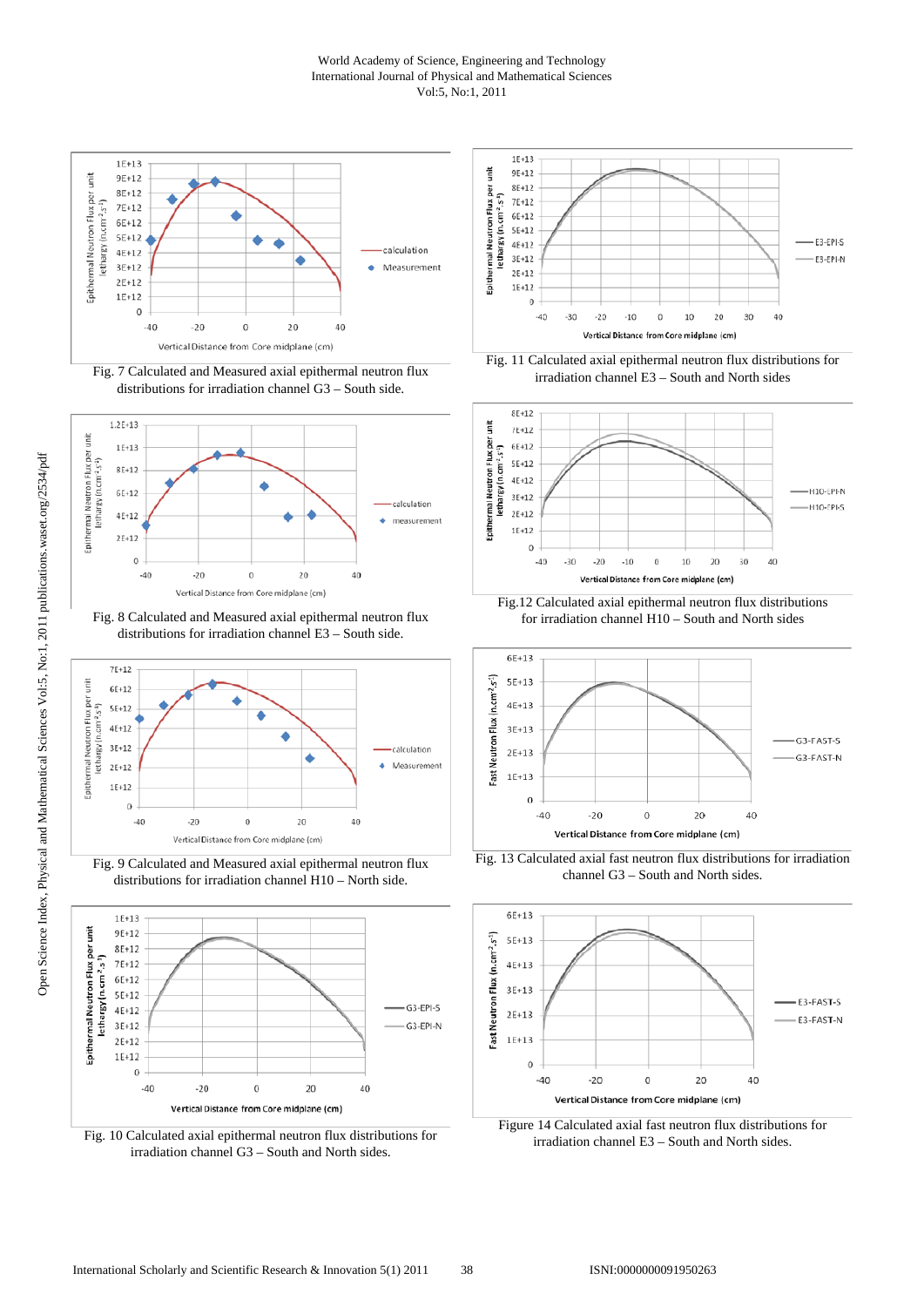

Fig. 15 Calculated axial fast neutron flux distributions for irradiation channel H10– South and North sides.



Fig.16 Distributions of calculated maximum Thermal, Epithermal, and Fast fluxes along row 2 and 3.



Fig. 17 Distributions of calculated maximum Thermal, Epithermal, and Fast fluxes along row 10 and 11.

# *D.Maximum Flux in the irradiation channels*

Maximum thermal, epithermal and fast flux values have been estimated at the middle of the reactor cycle for each couple of rows that include the irradiation channels surrounding the core in its both sides. Namely, rows numbers: 2 and 3 for one side, and 10 and 11 for the other side. The calculations were done at 50% extraction out of the core for control rods no. 1, 2, 4 and 6, while control rods no. 3 and 5 were safety rods "100% extraction". The distributions of calculated maximum thermal, epithermal, and fast fluxes along row 2 and 3 are plotted in figure 16. It can be emphasized from the figure, that there is a considerable difference in the values among thermal, epithermal and fast fluxes on the same row. Also, there is a large drop in the flux values in the row 2 comparing to those of row 3 which is close to the core.

The successive peaks in thermal flux values for the row closed to the core (row 3) exist at the irradiation channels and in the distance between them where the boxes of the core reflectors are located. On the other hand, the successive peaks in epithermal flux values for row 2 exist at the channels where the core reflectors are located. The distributions of calculated maximum Thermal, Epithermal, and Fast fluxes along row 10 and 11 are plotted in figure 17. There is a considerable difference in the values among thermal, epithermal and fast fluxes on the same row. Also, there is a large drop in the flux values in the row 11 comparing to those of row 10 which is close to the core.

## IV. CONCLUSIONS

Thermal, epithermal and fast axial flux distributions were calculated for the irradiation channels G3, E3 and H10 in ETRR-2. There are considerable variations in thermal flux values in the same irradiation channel. These variations will lead to different activity values for the same type of produced radioisotope. The thermal, epithermal and fast flux distributions for the three irradiation channels have peaks shifted to the lower part of the core in reverse to control rods movement direction. The variation in flux with position can be mainly due to: (1) the relative position to the core, (2) the insertion percentage of control rods adjacent to the irradiation channel, (3) the vertical distance from core mid-plane, (4) the surrounding materials around the irradiation channel, and (5)the Percentage of fuel burn-up in the neighboring of irradiation channel.

The validity of the calculations was verified by a comparison with the experimental values. The comparison shows that there are some differences between calculation and measurement in the upper shelves of sample holders. Uncertainties in calculations are due to approximations in the calculation models used, homogenization of regions, condensation of energy groups and uncertainty in nuclear data used. Neutron flux data for the three irradiation channels are now available. This would enable predicting the irradiation conditions needed for future radioisotope production.

#### ACKNOWLEDGMENT

The authors wish to thank Prof. Dr. Esmat Amin, Atomic Energy Authority, Egypt.

#### **REFERENCES**

- [1] O. Villarino, E., 1993. Initial Report Database. 0767 0700-3TANU-135- 2A.ETRR-2 Detailed Engineering.<br>INVAP SE, 1997. Safety
- [2] INVAP SE, 1997. Safety Analysis Report of the MPR Reactor,Argentina, 0767-5325- 3IBLI 001-1O.
- [3] Manual Of Radioisotope Production, International Atomic Energy Agency, Vienna, 2003.
- [4] A. M. Hassanain , Nader M. A. Mohamed , M. Naguib Ali , Alya A.Badawi and M. A. Gaheen, "Measurements of thermal and epithermal neutron fluxes for Radioisotopes production at Research